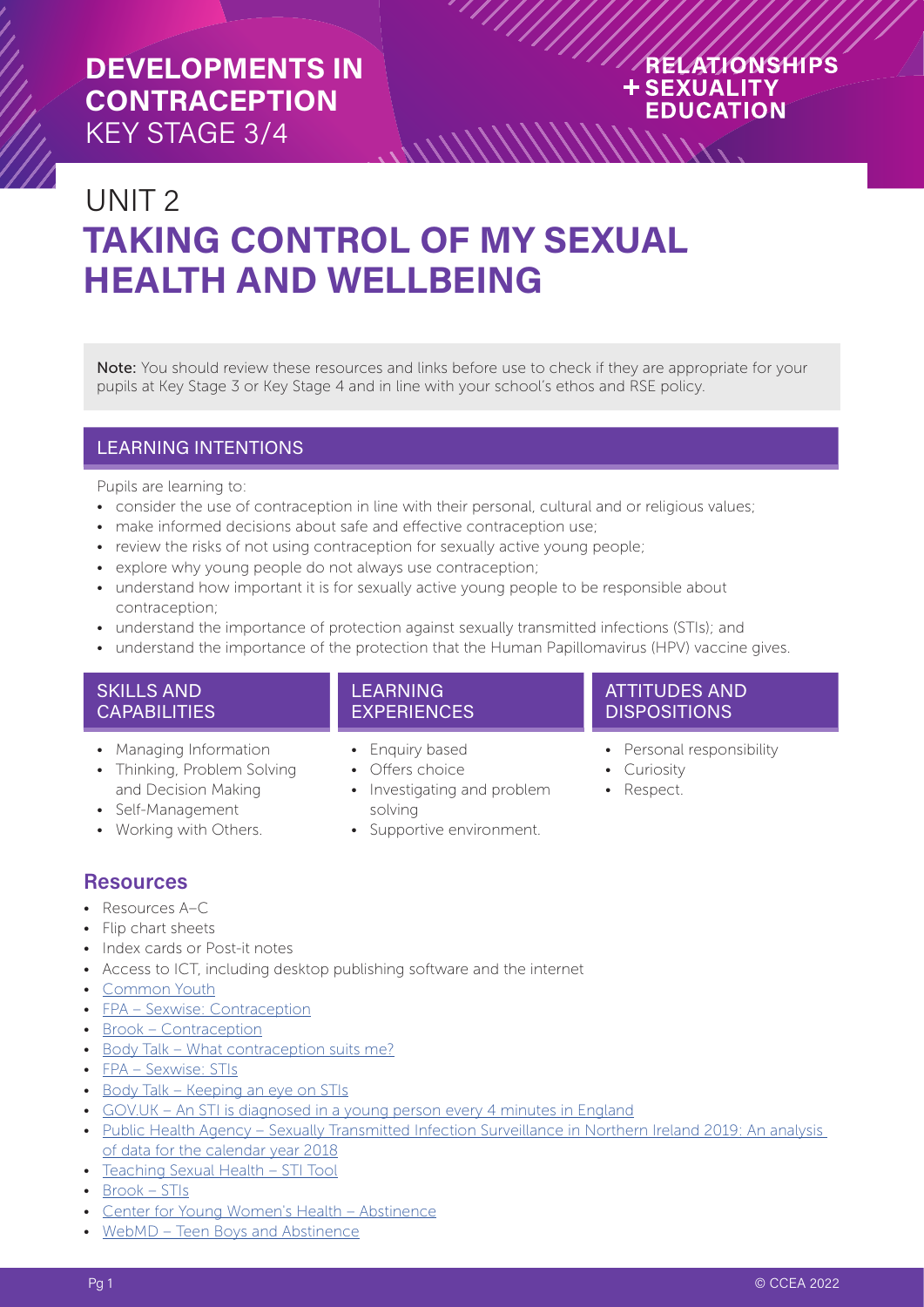#### RELATIONSHIPS **+SEXUALITY EDUCATION**

#### UNIT 2 **TAKING CONTROL OF MY SEXUAL HEALTH AND WELLBEING**

- [Your Life Counts Benefits of Abstinence](https://yourlifecounts.org/learning-center/sex/benefits-of-abstinence/)
- [Body Talk STIs and safe sex](https://bodytalk.org.au/quizzes/stis-and-safer-sex-i-love-condoms/)
- [BBC Underage and Pregnant Teacher's Pack](http://downloads.bbc.co.uk/schools/teachers/underageandpregnant/teachers_pack.pdf)
- [BBC Underage and Pregnant Clips](https://www.bbc.co.uk/programmes/b00lvtdc/clips)
- [BBC Safe Sex](https://www.bbc.co.uk/iplayer/episode/p0746ttw/mimi-on-a-mission-sex-ed-series-1-2-safe-sex)
- [Advocates for Youth Lesson Plans](https://www.advocatesforyouth.org/wp-content/uploads/storage/advfy/lesson-plans/lesson-plan-stis-part-i-and-ii.pdf)
- [Utah Education Network Spreading STIs Introductory Activity](https://www.uen.org/cte/facs_cabinet/downloads/AdultRoles/S3O3SpreadingSTDs.doc)
- [HPV Wise Why join the fight against certain HPV cancers?](https://www.hpvwise.co.uk/whyjointhefight.xhtml)
- Public Health Agency Help protect yourself: The essential quide to the HPV vaccination for girls and [boys aged 12 to 13](https://www.publichealth.hscni.net/publications/beating-cervical-cancer-information-girls-year-9-and-10-aged-12-13-english-and-translat)

 $\frac{1}{2}$ 

- [Teenage Cancer Trust HPV and cervical cancer lesson plans](https://www.teenagecancertrust.org/about-us/what-we-do/education-awareness-resources/hpv-and-cervical-cancer-lesson-plans)
- [Active Learning and Teaching Methods for Key Stage 3](https://ccea.org.uk/document/1111)

#### **Teaching Notes**

This unit is designed to increase pupils' knowledge and understanding of contraception, which will improve their physical and emotional wellbeing. It encourages them to think about the importance of contraception, not only to prevent pregnancy, but also to protect them from STIs. Pupils also look at the importance of the HPV vaccine in providing protection against certain types of cancer in both boys and girls.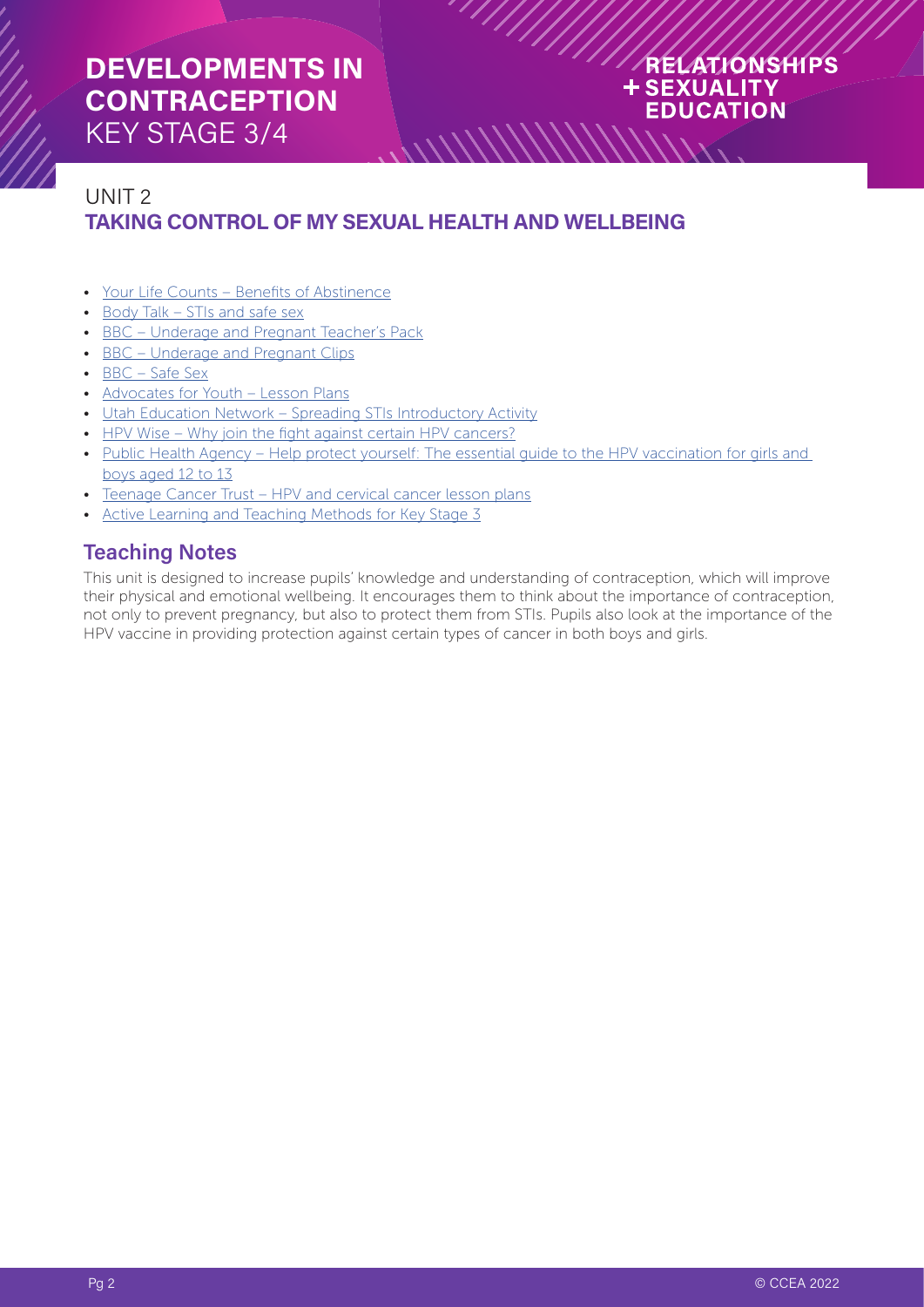#### RELATIONSHIPS **+SEXUALITY EDUCATION**

#### UNIT 2 **TAKING CONTROL OF MY SEXUAL HEALTH AND WELLBEING**

# **Activity 1**

#### **Views on contraception**

- Ask the class to complete a World Café exercise on pupils' current views on contraception with different age-appropriate questions on each table.
- You should keep a close eye on the responses to make sure that pupils remain focused on the task.

 $\left[\frac{1}{10}\right]$ 

- The questions on the tables could be:
	- Why do some sexually active young people not use contraception?
	- What are the risks of not using safe and reliable contraception?
	- Who influences young people when making contraceptive decisions?
	- Where can young people get reliable advice about contraception?
	- Why could choosing to delay sexual intercourse be a healthy choice?
- Divide the pupils into groups of four or five and ask them to move from table to table and capture their responses on a flip chart sheet on the table.
- At the end of the activity, display the flip chart sheets on the wall to promote discussion and debate.
- Then show the class examples of leaflets or websites from organisations that offer young people advice or support on contraception. This could include:
	- [Common Youth](http://www.commonyouth.com/) (formerly Brook Belfast), available at www.commonyouth.com, offers free, confidential sexual health advice for under 25s.
	- [FPA Sexwise: Contraception](https://www.sexwise.org.uk/contraception), available at www.sexwise.org.uk
	- [Brook Contraception](https://www.brook.org.uk/your-life/category/contraception), available at www.brook.org.uk
	- [Body Talk What contraception suits me?](https://bodytalk.org.au/what-contraception-suits-me/), available at www.bodytalk.org.au
- You could use the following resources to discuss abstinence with the class:
	- [Center for Young Women's Health Abstinence](https://youngwomenshealth.org/2013/02/22/abstinence/), available at www.youngwomenshealth.org
	- [WebMD Teen Boys and Abstinence,](https://teens.webmd.com/boys/teen-boys-abstinence#1) available at www.webmd.com
	- [Your Life Counts Benefits of Abstinence,](https://yourlifecounts.org/learning-center/sex/benefits-of-abstinence/) available at www.yourlifecounts.org
- Give each pupil an index card or a Post-it note and ask them to write a piece of contraceptive or abstinence advice for other young people. If appropriate, pupils can then display these in the classroom or in an appropriate communal area.
- As an extension activity, and if it is in line with your school's ethos and RSE policy, the class could use desktop publishing software to create a digital poster or leaflet that gives accurate and age-appropriate information about the benefits of reliable contraception and/or abstinence.

#### **Teaching Notes**

- It's important young people understand that:
- sexual intercourse without using contraception can place them at risk of pregnancy; and – sexual intercourse without using a condom can also put them at risk of getting an STI.
- You can find information on different types of STIs along with their symptoms, testing and treatment on the websites below.
	- [FPA Sexwise: STIs,](https://www.sexwise.org.uk/stis) available at www.sexwise.org.uk
	- [Body Talk Keeping an eye on STIs](https://bodytalk.org.au/keeping-an-eye-on-stis/), available at www.bodytalk.org.au
	- [An STI is diagnosed in a young person every 4 minutes in England,](https://www.gov.uk/government/news/an-sti-is-diagnosed-in-a-young-person-every-4-minutes-in-england) available at www.gov.uk
- Public Health Agency statistics from [Sexually Transmitted Infection Surveillance in Northern Ireland 2019:](https://www.publichealth.hscni.net/publications/sexually-transmitted-infection-surveillance-northern-ireland-2019-analysis-data)  [An analysis of data for the calendar year 2018](https://www.publichealth.hscni.net/publications/sexually-transmitted-infection-surveillance-northern-ireland-2019-analysis-data), available at www.publichealth.hscni.net, show that there has been a significant increase in the number of new STIs.
- In particular, there has been an increase in diagnoses of gonorrhoea and infectious syphilis.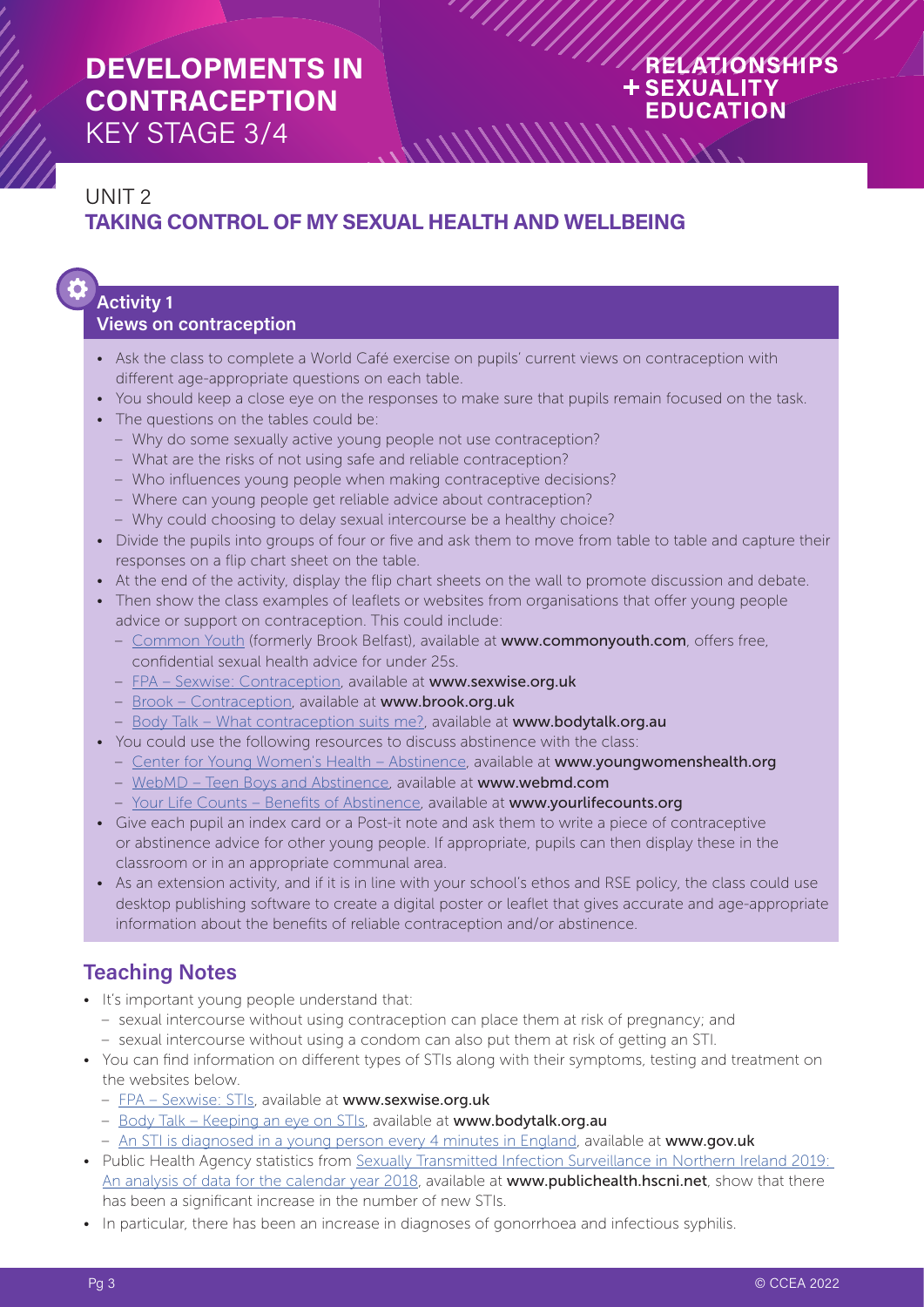#### RELATIONSHIPS **+SEXUALITY EDUCATION**

#### UNIT 2 **TAKING CONTROL OF MY SEXUAL HEALTH AND WELLBEING**

#### **Activity 2 STIs**

- Divide the class into pairs or small groups.
- The table on Resource A gives the names, causes, symptoms, treatments and prevention of STIs reported through Northern Ireland sexual health clinics (called Genito-Urinary Medicine (GUM) clinics).

 $\frac{1}{2}$ 

- The six question marks in the table indicate gaps.
- The six pieces of text on Resource B fill in the gaps in the table on Resource A.
- Show the pupils the Teaching Sexual Health [STI Tool](https://teachingsexualhealth.ca/teachers/resource/stis/), available at www.teachingsexualhealth.ca, which gives a short description of each STI in the table.
- You could also show the pupils the Brook page on **STIs**, available at www.brook.org.uk
- Cut out the text boxes on Resource B and place them in an envelope labelled Resource B, making sure that there's an envelope for each group.
- Give each group a copy of Resource A and an envelope containing Resource B.
- Ask the groups to read the table on Resource A and complete it using the text boxes in the envelope labelled Resource B.
- Ask the groups to place the correct text box in the most appropriate gap in the table.
- After the groups have finished, show them the completed table on Resource C and give them time to correct any errors on their table.
- Facilitate a class discussion on the key messages that the pupils have learned about reducing the risk of acquiring or transmitting an STI. These may include:
	- Always wear a condom when having sexual intercourse, especially with casual or new partners.
	- Get tested if you're at risk. The infections often show no initial symptoms.
	- Reduce the number of sexual partners you have. Avoid overlapping relationships.
- There's now a sustained decline in genital warts among young people. This is due to the impact of the HPV vaccine.
- Remind the pupils that the only 100% protection against pregnancy and STIs is abstinence.
- Use the Body Talk [STIs and safe sex](https://bodytalk.org.au/quizzes/stis-and-safer-sex-i-love-condoms/) quiz, available at www.bodytalk.org.au, to test pupils' knowledge of STIs and their prevention.
- You might find the resources below useful for exploring this topic further with your class.
	- The BBC [Underage and Pregnant Teacher's Pack](http://downloads.bbc.co.uk/schools/teachers/underageandpregnant/teachers_pack.pdf) includes lesson plans and accompanying short [Underage and Pregnant Clips](https://www.bbc.co.uk/programmes/b00lvtdc/clips) are also available. Lesson 4 looks at conception and condoms, and Lesson 5 is about STIs and contraceptives.
	- The BBC has produced short films called Mimi on a Mission: Sex Ed. In episode 2, [Safe Sex](https://www.bbc.co.uk/iplayer/episode/p0746ttw/mimi-on-a-mission-sex-ed-series-1-2-safe-sex), Mimi takes a group of seven teenagers to Holland to find out about Dutch approaches to sex education. The group is also set a challenge to make condoms cool.
	- Advocates for Youth [Lesson Plans](https://www.advocatesforyouth.org/wp-content/uploads/storage/advfy/lesson-plans/lesson-plan-stis-part-i-and-ii.pdf) on STI Transmission are available at www.advocatesforyouth.org
	- The Utah Education Network [Spreading STIs Introductory Activity,](https://www.uen.org/cte/facs_cabinet/downloads/AdultRoles/S3O3SpreadingSTDs.doc) available at www.uen.org, uses coloured sweets that you can replace with counters or small building blocks of different colours.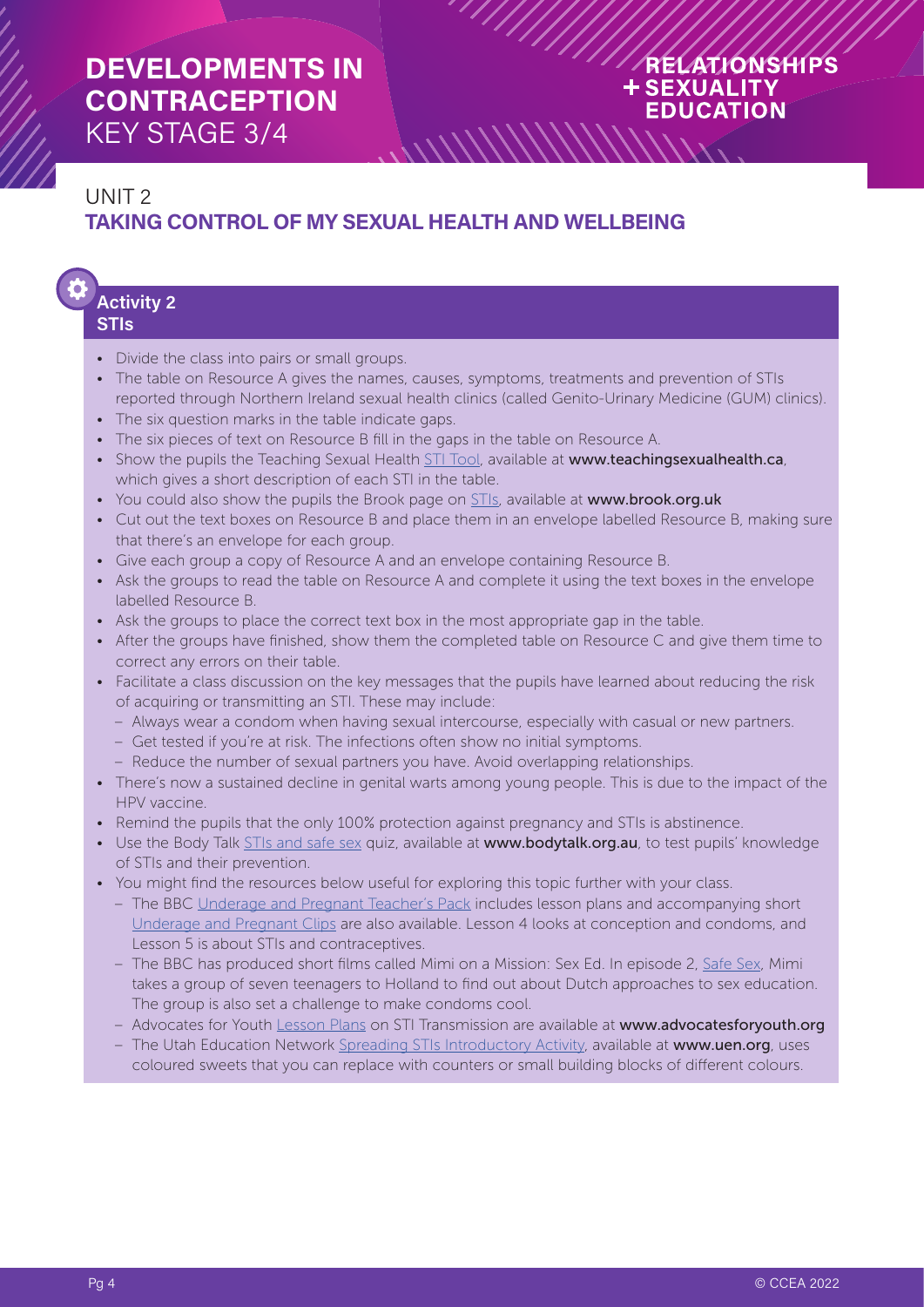#### RELATIONSHIPS **+SEXUALITY EDUCATION**

#### UNIT 2 **TAKING CONTROL OF MY SEXUAL HEALTH AND WELLBEING**

#### **Teaching Notes**

• Human Papillomavirus (HPV) is the name of a common group of viruses. According to Jo's Cervical Cancer Trust, HPV is so common that four out of five of us may get a type of HPV at some time during our lives.

 $\frac{1}{\sqrt{2}}$ 

- The virus can spread by close skin-to-skin contact during sexual intimacy.
- Most HPV infections clear up on their own, but some infections caused by certain strains of HPV can lead to cancers such as cervical cancer, some mouth and throat cancers, and some anal and genital cancers.
- From September 2019, all 12 and 13-year-old boys and girls are offered the HPV vaccine in schools. Two doses of the vaccine are given six months apart for maximum protection.
- However, if a young person is 15 years old or over when they get the first dose, they will need three doses within 12 months to make sure they have the right protection.
- Studies have shown that protection from the vaccine is better at an earlier age.
- It's important to protect young people before they are likely to come into contact with certain types of HPV cancer-causing viruses through sexual contact.

#### **Activity 3 HPV**

- Show the class the HPV Wise page [Why join the fight against certain HPV cancers?,](https://www.hpvwise.co.uk/whyjointhefight.xhtml) available at www.hpvwise.co.uk
- Print out this leaflet and hand it out to groups in the class, along with copies of the Public Health Agency leaflet Help protect yourself: The essential guide to the HPV vaccination for girls and boys [aged 12 to 13](https://www.publichealth.hscni.net/publications/beating-cervical-cancer-information-girls-year-9-and-10-aged-12-13-english-and-translat), available at www.publichealth.hscni.net
- In their groups, ask the pupils to use the information on these leaflets to design their own posters or leaflets. These should inform their peers about the importance of being vaccinated against HPV, both for themselves and for other young people in their community.
- Display their work in the class and discuss the key points they have learned about HPV and the HPV vaccination.

#### **Teaching Notes**

- You might find the resources below useful for exploring this topic further with your class.
	- Teenage Cancer Trust and Jo's Cervical Cancer Trust have created [HPV and cervical cancer lesson](https://www.teenagecancertrust.org/about-us/what-we-do/education-awareness-resources/hpv-and-cervical-cancer-lesson-plans)  [plans,](https://www.teenagecancertrust.org/about-us/what-we-do/education-awareness-resources/hpv-and-cervical-cancer-lesson-plans) available at www.teenagecancertrust.org, to raise awareness of HPV and promote the importance of vaccination and screening.
	- Lesson 1 is aimed at Year 8 pupils, ideally who have not yet been offered the HPV vaccine, to encourage understanding and open discussion about the vaccine.
	- Lesson plan 2 is aimed at Year 10 pupils and above to remind pupils about the implications of HPV, the importance of the vaccine and how screening can help.
	- Both lesson plans have accompanying resources and support information for teachers.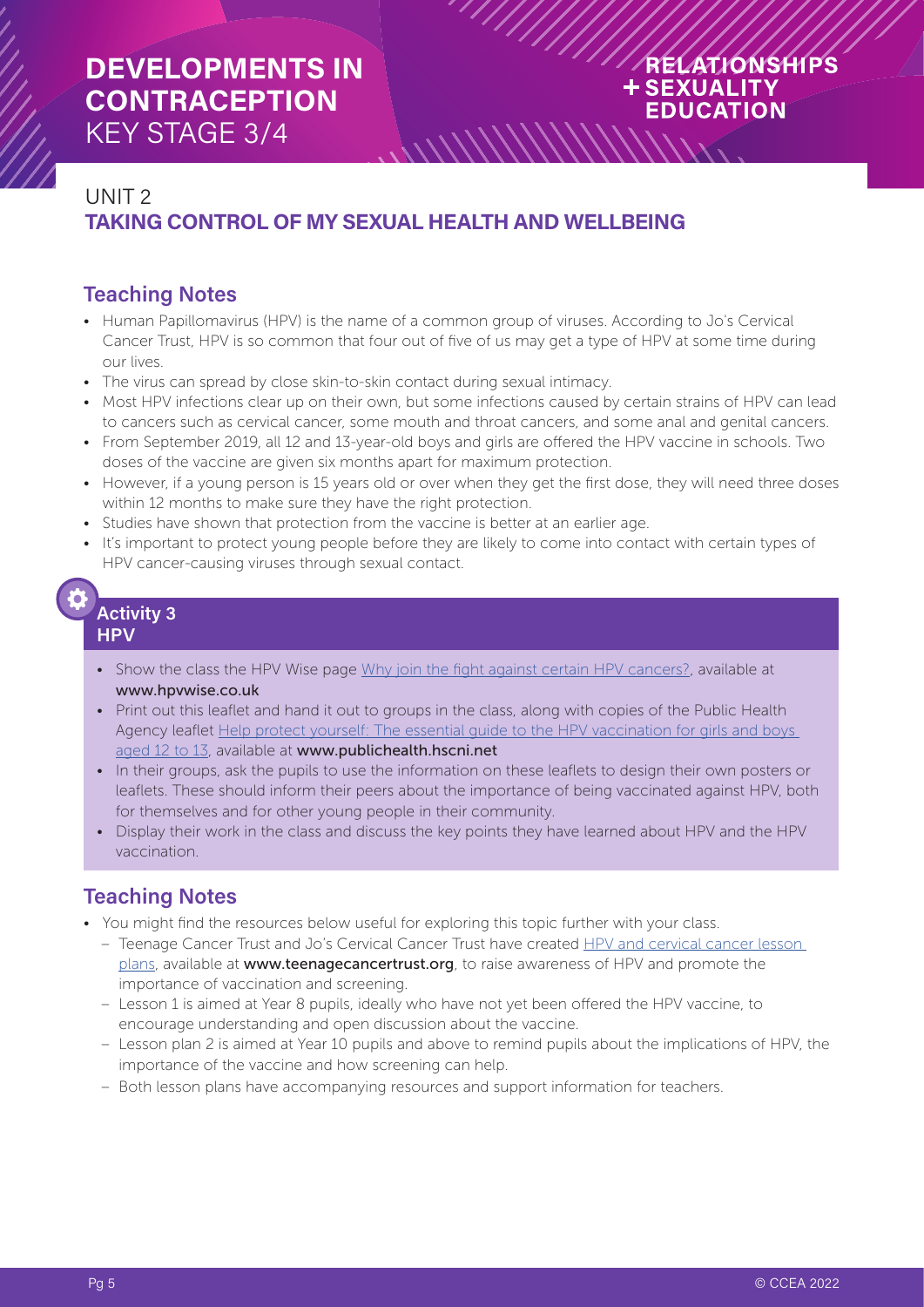#### RELATIONSHIPS **+SEXUALITY EDUCATION**

#### UNIT 2 **TAKING CONTROL OF MY SEXUAL HEALTH AND WELLBEING**

# ð

#### **Activity 4 Review of learning intentions**

It's important that pupils have opportunities to reflect on their learning. You can choose from a range of methods detailed in our [Active Learning and Teaching Methods for Key Stage 3](https://ccea.org.uk/document/1111) resource, such as:

 $\frac{1}{2}$ 

- Dartboard Evaluation
- Graffiti Board
- Fist-to-Five
- KWL (Know Want to Know Learned) Grid
- Post-It Collection
- Think, Pair and Share.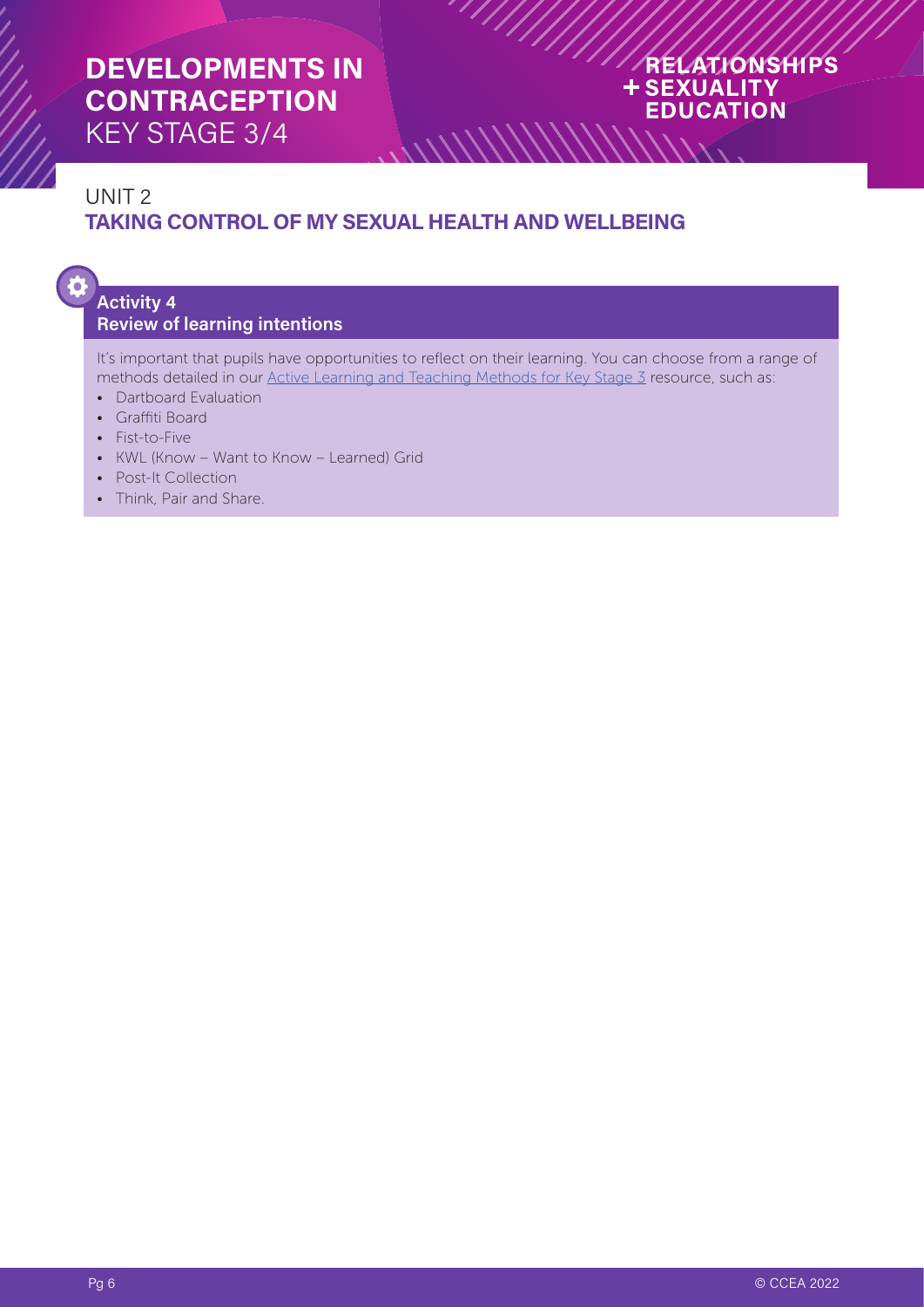#### RELATIONSHIPS + SEXUALITY **EDUCATION**

#### RESOURCE A: **STI s**

 $\frac{1}{\sqrt{2}}$ 

Place the correct text box from Resource B in the most appropriate gap in the table below. Place the correct text box from Resource B in the most appropriate gap in the table below.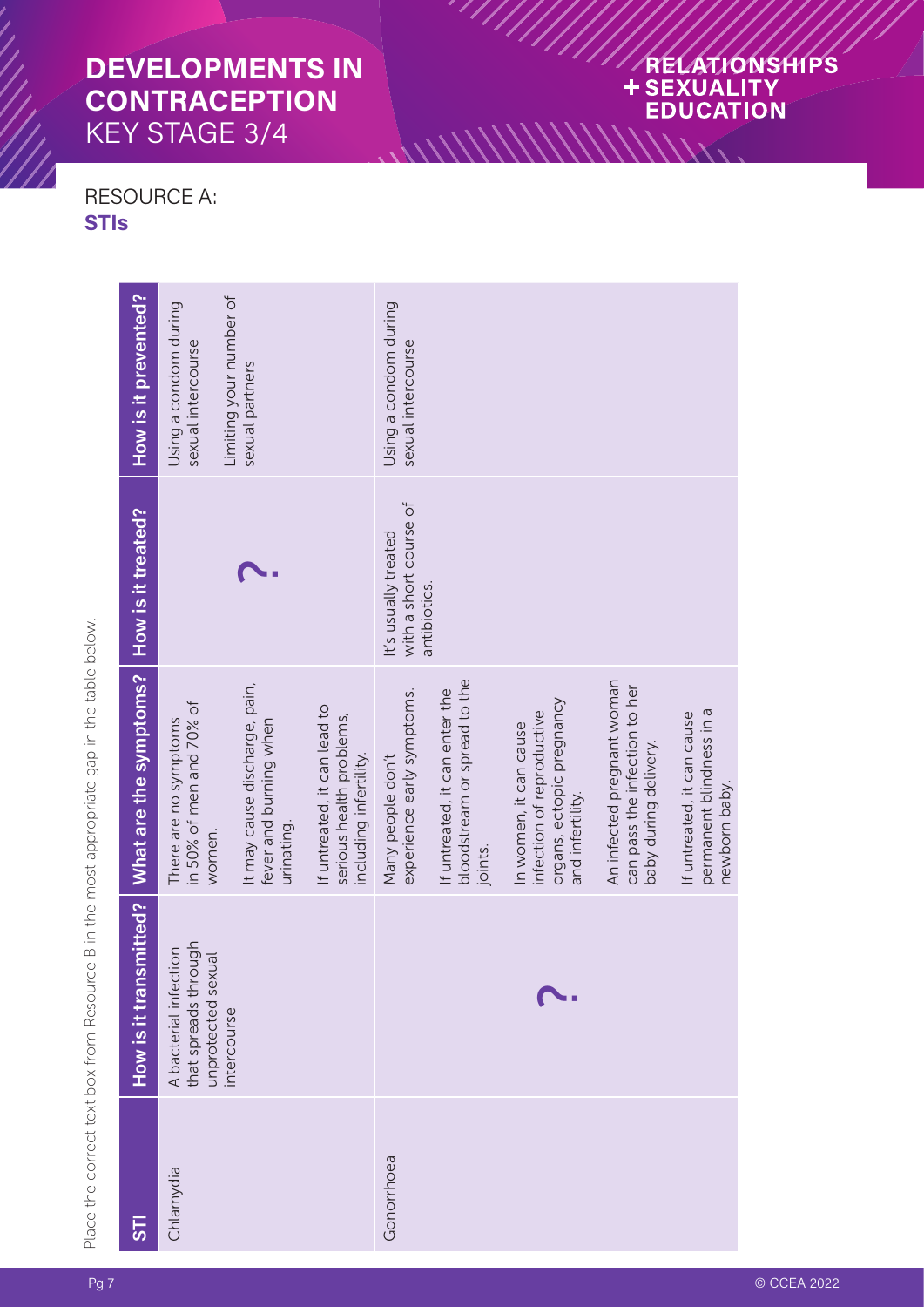### RELATIONSHIPS + SEXUALITY **EDUCATION** WWWWW.

#### RESOURCE A: **STI s**

| How is it prevented?   | could mean an outbreak<br>your partner has blisters,<br>Using a condom during<br>sores or an itch, which<br>intercourse if you or<br>sexual intercourse<br>Avoiding sexual<br>is likely               | offered to girls and boys<br>protects against the two<br>types of HPV that cause<br>Using a condom during<br>the majority of genital<br>old (in school) to help<br>HPV-related cancers.<br>protect them against<br>(The HPV vaccine is<br>aged 12 to 13 years<br>sexual intercourse<br>The vaccine also<br>warts.) |
|------------------------|-------------------------------------------------------------------------------------------------------------------------------------------------------------------------------------------------------|--------------------------------------------------------------------------------------------------------------------------------------------------------------------------------------------------------------------------------------------------------------------------------------------------------------------|
| How is it treated?     | help clear up outbreaks.<br>Symptoms will clear up<br>Antiviral medicines can<br>by themselves but they<br>will come back, as the<br>virus stays in the body<br>There is no cure.<br>after infection. | cut, laser, burn or freeze<br>It's treated by applying a<br>A doctor or nurse can<br>There is no cure, but<br>your body may clear<br>the virus over time.<br>off larger growths.<br>cream or liquid.                                                                                                               |
| What are the symptoms? |                                                                                                                                                                                                       |                                                                                                                                                                                                                                                                                                                    |
|                        |                                                                                                                                                                                                       |                                                                                                                                                                                                                                                                                                                    |
| How is it transmitted? | called the herpes simplex<br>It's extremely contagious<br>(easy to pass on) when<br>er has<br>virus<br>one sexual partn<br>blisters or sores.<br>It's caused by a<br>virus (HSV).                     | It's caused by the human<br>papillomavirus (HPV).<br>A common STI passed<br>There are around 100<br>$\overline{\sigma}$<br>on through sexu<br>types of HPV.)<br>intercourse                                                                                                                                        |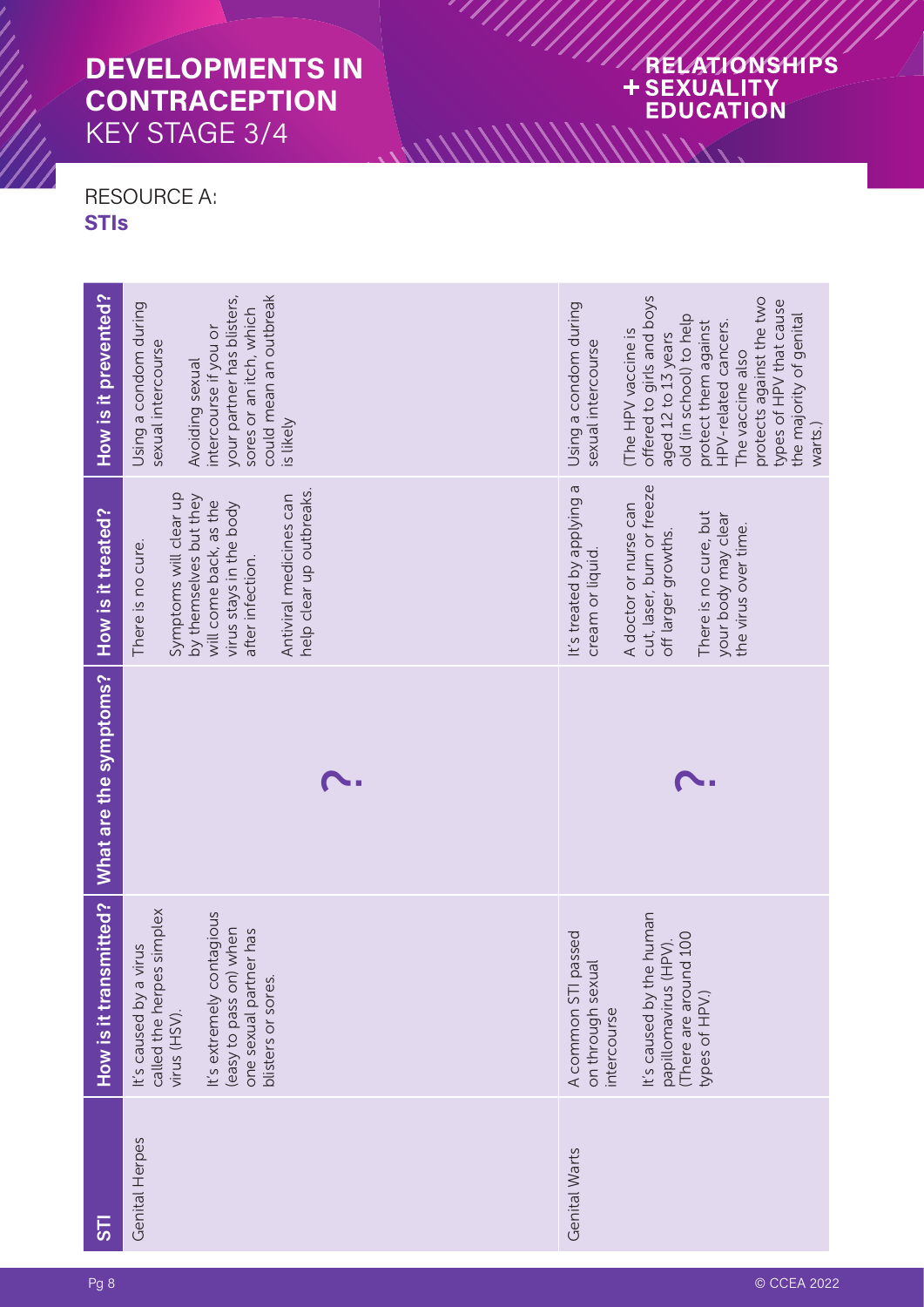### RELATIONSHIPS + SEXUALITY **EDUCATION** MININININA

#### RESOURCE A: **STI s**

| <u>ნ</u>                                 | How is it transmitted?                                       | What are the symptoms?                                                                                                                                | How is it treated?                                                                          | How is it prevented?                                                                               |
|------------------------------------------|--------------------------------------------------------------|-------------------------------------------------------------------------------------------------------------------------------------------------------|---------------------------------------------------------------------------------------------|----------------------------------------------------------------------------------------------------|
| Syphilis                                 |                                                              | Small, painless sores near the<br>genitals                                                                                                            | or course of antibiotic<br>An antibiotic injection<br>tablets                               | Using a condom during<br>sexual intercourse                                                        |
|                                          |                                                              | anywhere on the body<br>A rash that can appear                                                                                                        | More than one injection<br>or a longer course                                               | Never sharing needles or<br>syringes                                                               |
|                                          |                                                              | White patches in the mouth<br>Flu-like symptoms                                                                                                       | depending on how long<br>the syphilis has been<br>of antibiotic tablets<br>may be required, |                                                                                                    |
|                                          |                                                              | problems, which can be fatal.<br>If left untreated long term,<br>or other parts of the body<br>it can spread to the brain<br>and cause serious health | contracted.                                                                                 |                                                                                                    |
|                                          |                                                              | stillbirth or serious infection<br>It can lead to miscarriage,<br>of the newborn.                                                                     |                                                                                             |                                                                                                    |
| immunodeficiency<br>HIV (human<br>virus) | It's most commonly<br>Jal<br>spread through                  | the immune system. It lowers<br>HIV is a virus that damages<br>the body's ability to fight                                                            |                                                                                             | Using a condom during<br>sexual intercourse                                                        |
| AIDS (acquired                           | unprotected sex<br>intercourse.                              | infection.                                                                                                                                            |                                                                                             | Never sharing needles or<br>syringes                                                               |
| immune deficiency<br>syndrome)           | needles<br>It can also be spread<br>through sharing          | life-threatening illnesses that<br>AIDS describes a number of                                                                                         |                                                                                             | Pills (called pre-                                                                                 |
|                                          | or syringes.                                                 | can affect individuals whose<br>immune system has been                                                                                                |                                                                                             | (PrEP)) are available for<br>exposure prophylaxis                                                  |
|                                          | It can be transferred from<br><b>Aqeq</b><br>a mother to her | damaged by the HIV virus.                                                                                                                             |                                                                                             | risk of getting HIV, which<br>people who are at high                                               |
|                                          | during pregnancy, birth or<br>breastfeeding.                 | may experience flu-like<br>Infected individuals                                                                                                       |                                                                                             | can lower their risk.                                                                              |
|                                          |                                                              | be susceptible to a range of<br>symptoms, loss of energy<br>and weight loss and may<br>nfections.                                                     |                                                                                             | treatment can also stop<br>infection if taken within<br>24 hours of exposure.<br>An emergency pill |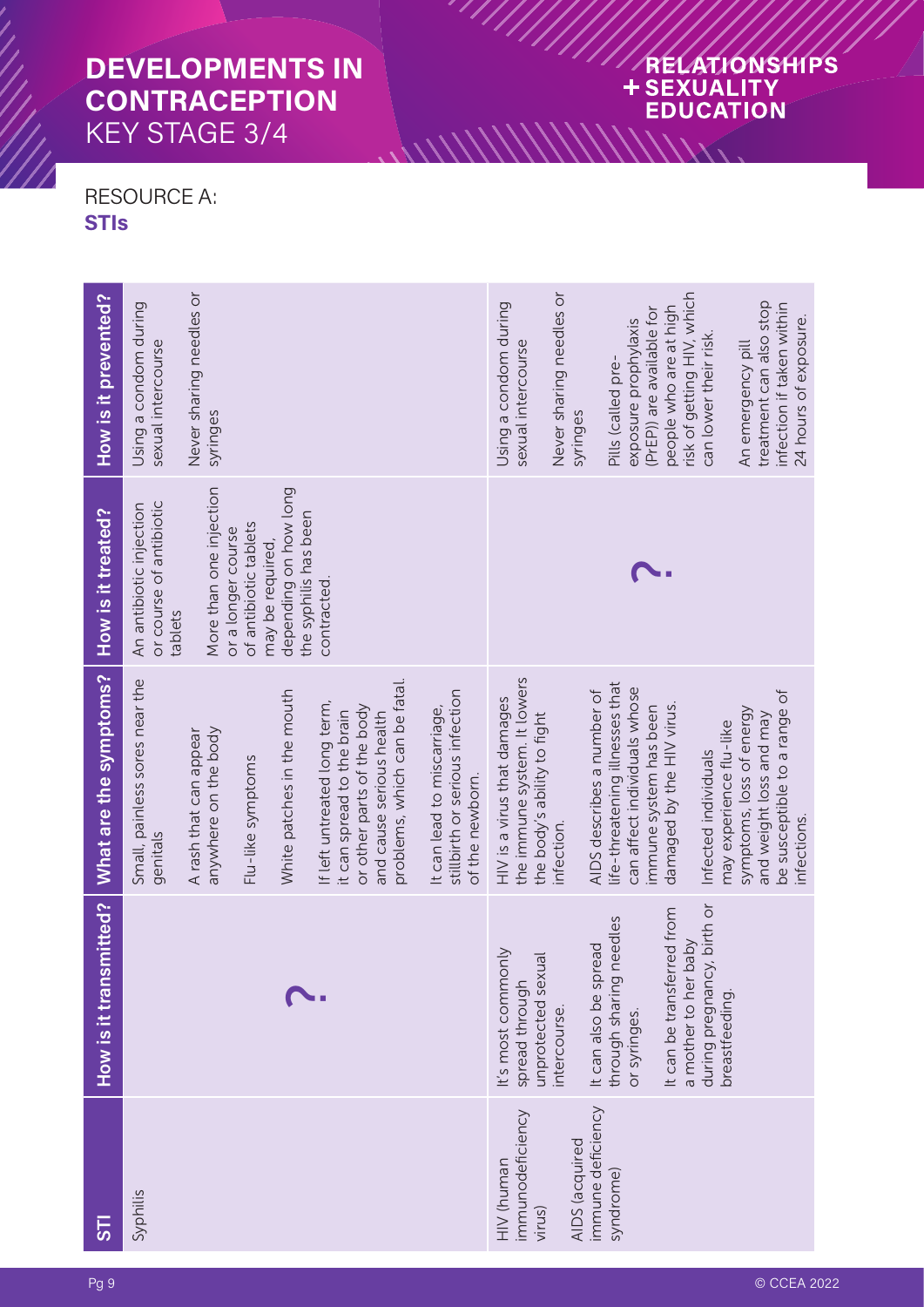#### **ONSHIPS**  $\overline{\mathcal{S}}$ Ÿ **EDUCATION**

#### RESOURCE B: **STIs**



 $\frac{1}{2}$ 

Use these statements to fill in the gaps in the table on Resource A.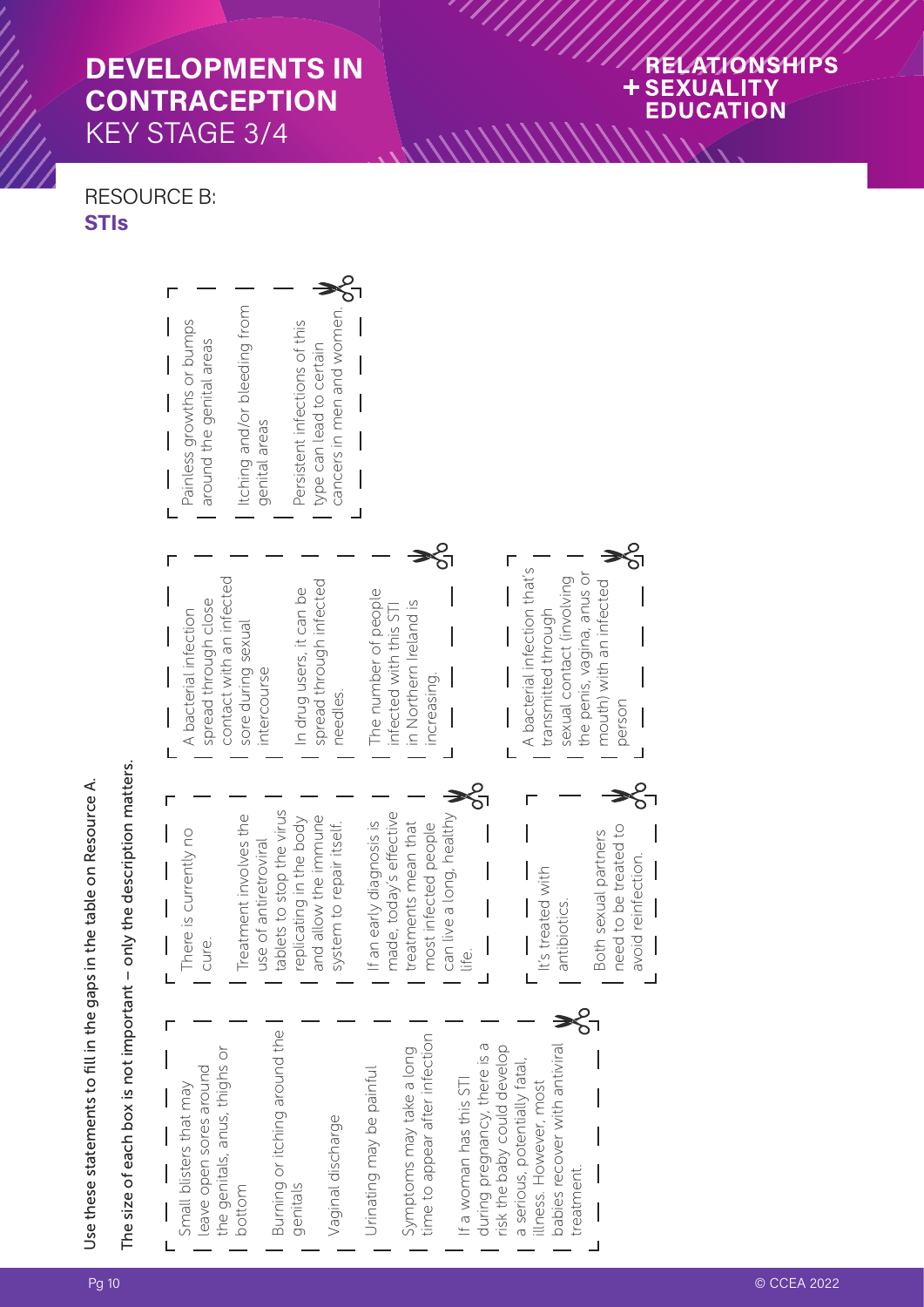### RELATIONSHIPS + SEXUALITY **EDUCATION** WWWWW.

#### RESOURCE C: **STIs (Completed Table)**

| 55         |                                                                                      | How is it transmitted? What are the symptoms?   How is it treated?                                   |                                                                     | How is it prevented?                        |
|------------|--------------------------------------------------------------------------------------|------------------------------------------------------------------------------------------------------|---------------------------------------------------------------------|---------------------------------------------|
| Chlamydia  | that spreads through<br>A bacterial infection<br>unprotected sexual                  | in 50% of men and 70% of<br>There are no symptoms<br>women.                                          | It's treated with<br>antibiotics.                                   | Using a condom during<br>sexual intercourse |
|            | intercourse                                                                          | It may cause discharge, pain,<br>fever and burning when<br>urinating.                                | need to be treated to<br>Both sexual partners<br>avoid reinfection. | Limiting your number of<br>sexual partners  |
|            |                                                                                      | If untreated, it can lead to<br>serious health problems,<br>including infertility.                   |                                                                     |                                             |
| Gonorrhoea | A bacterial infection that's<br>involving<br>transmitted through<br>sexual contact ( | experience early symptoms.<br>Many people don't                                                      | with a short course of<br>It's usually treated<br>antibiotics.      | Using a condom during<br>sexual intercourse |
|            | the penis, vagina, anus or<br>infected<br>mouth) with an<br>person                   | bloodstream or spread to the<br>If untreated, it can enter the<br>joints.                            |                                                                     |                                             |
|            |                                                                                      | organs, ectopic pregnancy<br>infection of reproductive<br>In women, it can cause<br>and infertility. |                                                                     |                                             |
|            |                                                                                      | An infected pregnant woman<br>can pass the infection to her<br>baby during delivery.                 |                                                                     |                                             |
|            |                                                                                      | permanent blindness in a<br>If untreated, it can cause<br>newborn baby.                              |                                                                     |                                             |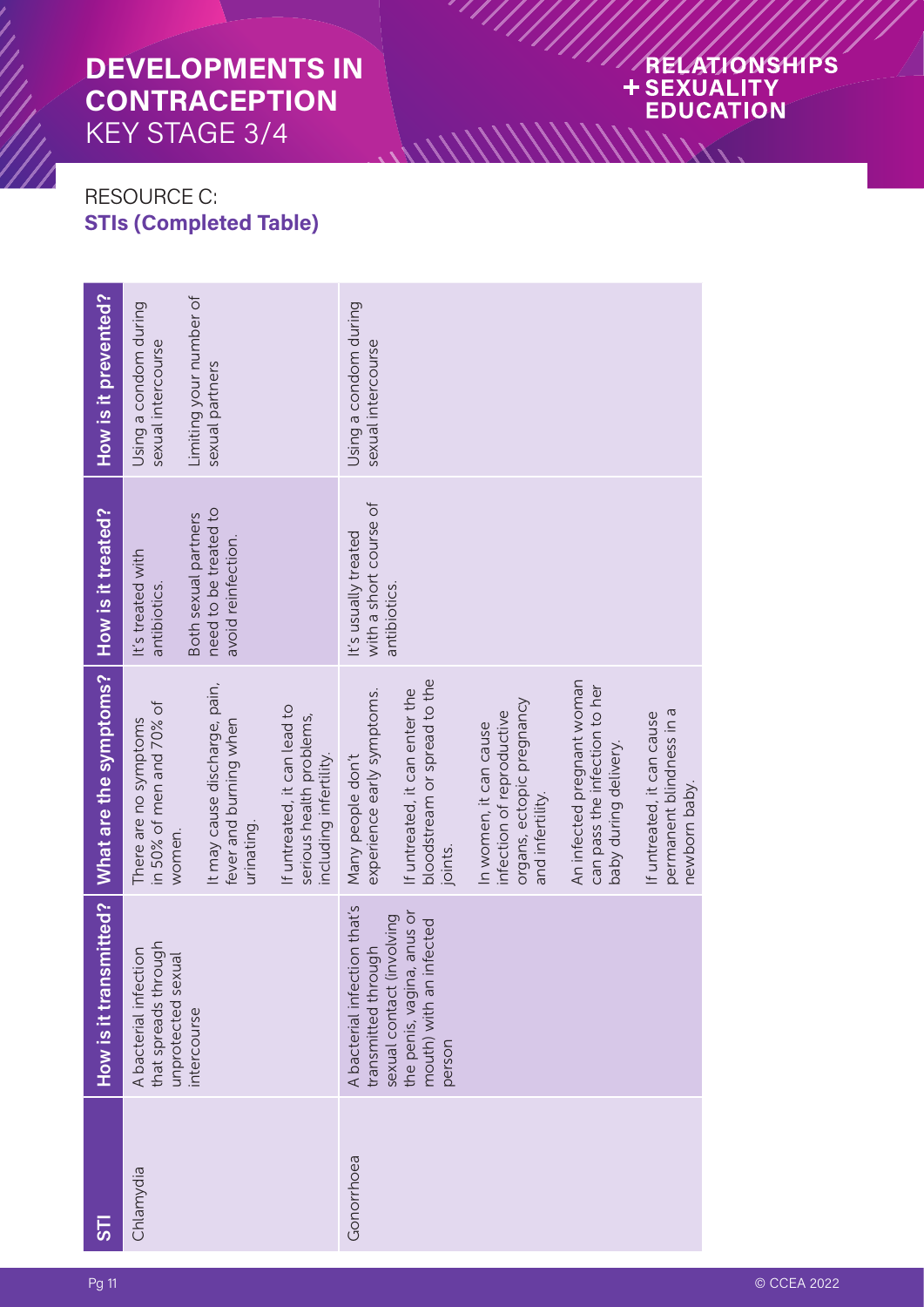#### RELATIONSHIPS + SEXUALITY **EDUCATION** MININININA

#### RESOURCE C: **STIs (Completed Table)**

| 55             | How is it transmitted?                                                                              | What are the symptoms?                                                                                                                                                                           | How is it treated?                                                         | How is it prevented?                                                                                                                                                                     |
|----------------|-----------------------------------------------------------------------------------------------------|--------------------------------------------------------------------------------------------------------------------------------------------------------------------------------------------------|----------------------------------------------------------------------------|------------------------------------------------------------------------------------------------------------------------------------------------------------------------------------------|
| Genital Herpes | called the herpes simplex<br>virus<br>It's caused by a<br>$virus$ ( $HSV$ ).                        | the genitals, anus, thighs or<br>leave open sores around<br>Small blisters that may<br>bottom                                                                                                    | Symptoms will clear up<br>by themselves but they<br>There is no cure.      | Using a condom during<br>sexual intercourse<br>Avoiding sexual                                                                                                                           |
|                | It's extremely contagious<br>(easy to pass on) when<br>one sexual partner has<br>blisters or sores. | Burning or itching around the<br>genitals                                                                                                                                                        | will come back, as the<br>virus stays in the body<br>after infection.      | could mean an outbreak<br>your partner has blisters,<br>sores or an itch, which<br>intercourse if you or                                                                                 |
|                |                                                                                                     | Vaginal discharge                                                                                                                                                                                | help clear up outbreaks.<br>Antiviral medicines can                        | is likely                                                                                                                                                                                |
|                |                                                                                                     | Urinating may be painful                                                                                                                                                                         |                                                                            |                                                                                                                                                                                          |
|                |                                                                                                     | time to appear after infection<br>Symptoms may take a long                                                                                                                                       |                                                                            |                                                                                                                                                                                          |
|                |                                                                                                     | babies recover with antiviral<br>during pregnancy, there is a<br>risk the baby could develop<br>a serious, potentially fatal,<br>If a woman has this STI<br>illness. However, most<br>treatment. |                                                                            |                                                                                                                                                                                          |
| Genital Warts  | A common STI passed<br>$\overline{a}$<br>on through sexu<br>intercourse                             | Painless growths or bumps<br>around the genital areas                                                                                                                                            | It's treated by applying a<br>cream or liquid.                             | Using a condom during<br>sexual intercourse                                                                                                                                              |
|                | It's caused by the human<br>papillomavirus (HPV).                                                   | Itching and/or bleeding from<br>genital areas                                                                                                                                                    | cut, laser, burn or freeze<br>A doctor or nurse can<br>off larger growths. | offered to girls and boys<br>The HPV vaccine is<br>aged 12 to 13 years                                                                                                                   |
|                | There are around 100<br>types of HPV.)                                                              | cancers in men and women.<br>Persistent infections of this<br>type can lead to certain                                                                                                           | There is no cure, but<br>your body may clear<br>the virus over time.       | protects against the two<br>types of HPV that cause<br>the majority of genital<br>old (in school) to help<br>protect them against<br>HPV-related cancers.<br>The vaccine also<br>warts.) |